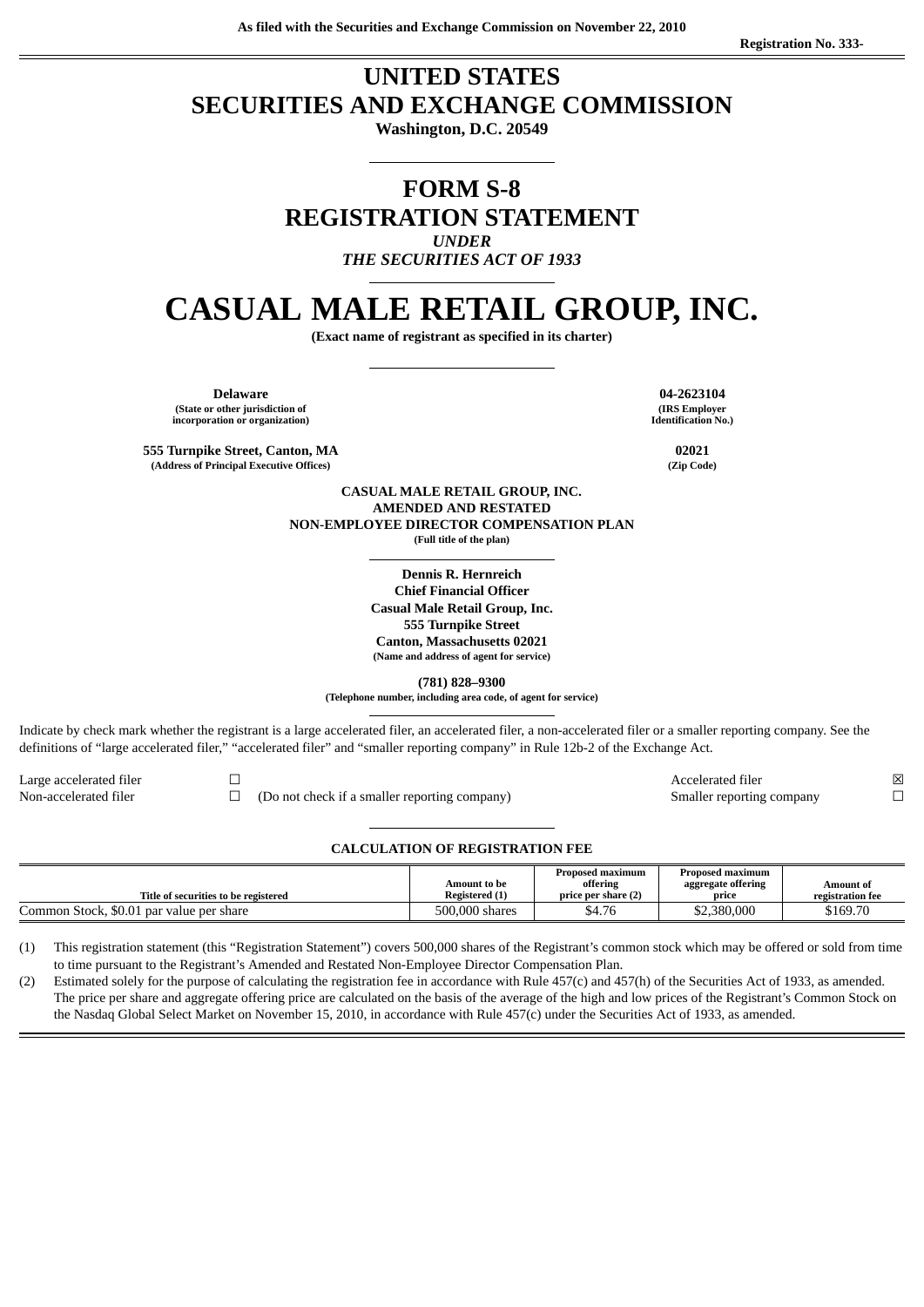# **PART II**

#### **INFORMATION REQUIRED IN THE REGISTRATION STATEMENT**

#### **Item 3. Incorporation of Documents by Reference.**

The Registrant is subject to the informational and reporting requirements of Sections 13(a), 14, and 15(d) of the Securities Exchange Act of 1934, as amended (the "Exchange Act"), and in accordance therewith files reports, proxy statements and other information with the Securities and Exchange Commission (the "Commission"). The following documents, which are on file with the Commission, are incorporated in this Registration Statement by reference:

- (a) The Registrant's Annual Report on Form 10–K, as amended, for the fiscal year ended January 30, 2010.
- (b) All other reports filed pursuant to Section 13(a) or 15(d) of the Exchange Act since the end of the fiscal year covered by the document referred to in (a) above.
- (c) The description of the Registrant's common stock contained in the Registrant's Registration Statement on Form 8–A/A, filed on August 28, 2009, and all amendments and reports updating such description.

In addition, all documents subsequently filed by the Registrant pursuant to Sections 13(a), 13(c), 14 and 15(d) of the Exchange Act, prior to the filing of a post– effective amendment which indicates that all securities offered hereby have been sold or which deregisters all securities then remaining unsold, shall be deemed to be incorporated by reference in this Registration Statement and to be part hereof from the date of the filing of such documents. Any statement contained in a document incorporated or deemed to be incorporated by reference herein shall be deemed to be modified or superseded for the purposes of this Registration Statement to the extent that a statement contained herein or in any other subsequently filed document which also is or is deemed to be incorporated by reference herein modifies or supersedes such statement. Any statement so modified or superseded shall not be deemed, except as so modified or superseded, to constitute a part of this Registration Statement.

#### **Item 4. Description of Securities.**

Not applicable.

#### **Item 5. Interests of Named Experts and Counsel.**

Not applicable.

#### **Item 6. Indemnification of Directors and Officers.**

The Registrant's Restated Certificate of Incorporation, as amended (the "Certificate"), provides that no director of the Registrant shall be personally liable to the Registrant or to any of its stockholders for monetary damages arising out of such director's breach of fiduciary duty, except to the extent that the elimination or limitation of liability is not permitted by the Delaware General Corporation Law. The Delaware General Corporation Law, as currently in effect, permits charter provisions eliminating the liability of directors for breach of fiduciary duty, except that directors remain liable for (i) any breach of the directors' duty of loyalty to a company or its stockholders, (ii) acts or omissions not in good faith or which involve intentional misconduct or a knowing violation of law, (iii) any payment of a dividend or approval of a stock repurchase that is illegal under Section 174 of the Delaware General Corporation Law, or (iv) any transaction from which the directors derived an improper personal benefit. The effect of this provision of the Certificate is that directors cannot be held liable for monetary damages arising from breaches of their duty of care, unless the breach involves one of the four exceptions described in the preceding sentence. The provision does not prevent stockholders from obtaining injunctive or other equitable relief against directors, nor does it shield directors from liability under federal or state securities laws. The Certificate and the Registrant's By–Laws further provide for indemnification of the Registrant's directors and officers to the fullest extent permitted by Section 145 of the Delaware General Corporation Law, including circumstances in which indemnification is otherwise discretionary.

1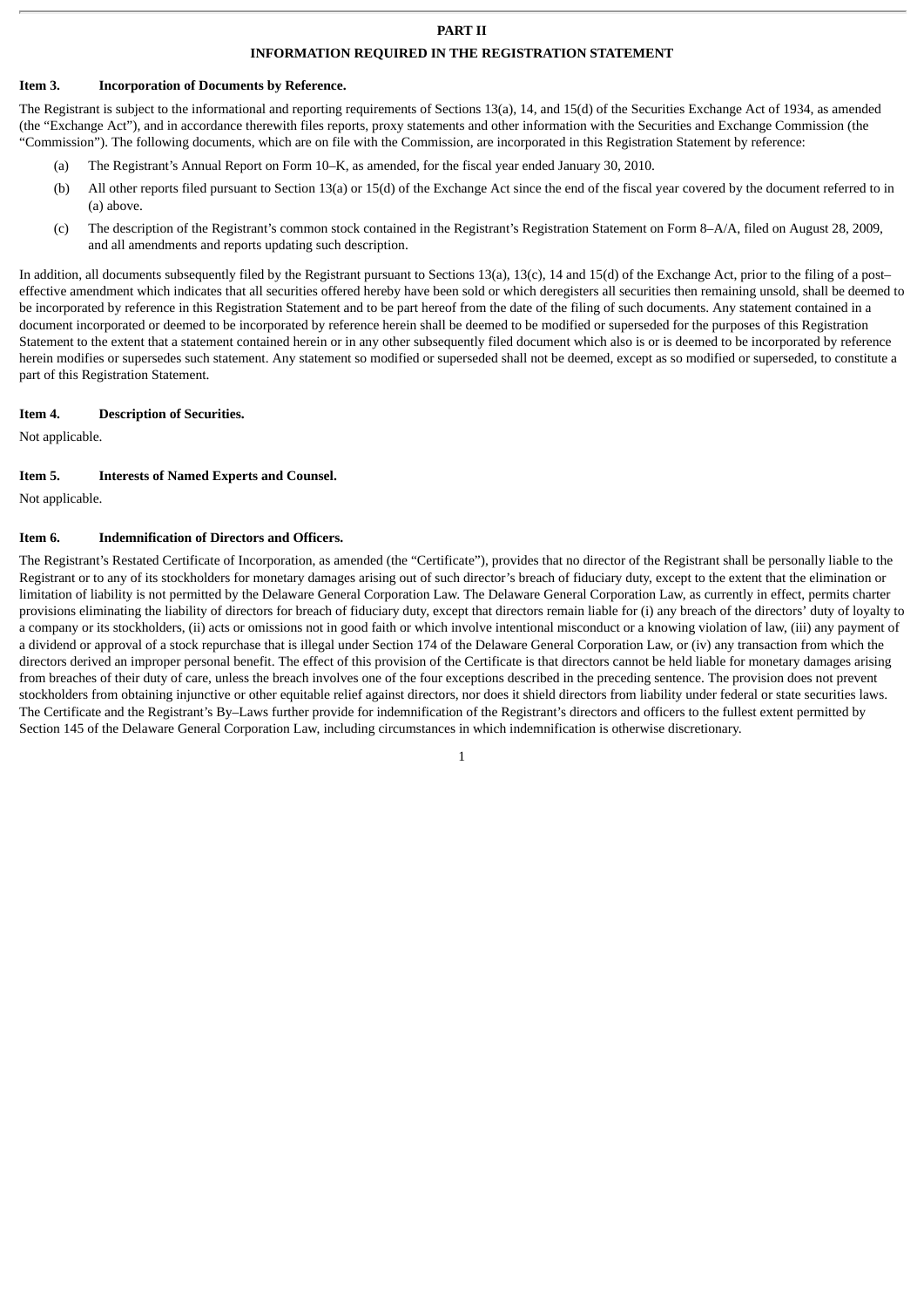Section 145 of the Delaware General Corporation Law, as amended, provides that a corporation may indemnify any person who was or is a party or is threatened to be made a party to any threatened, pending or completed action, suit or proceeding, whether civil, criminal, administrative or investigative, other than an action by or in the right of the corporation, by reason of the fact that the person is or was a director, officer, employee or agent of the corporation or is or was serving at the corporation's request as a director, officer, employee or agent of another corporation, partnership, joint venture, trust or other enterprise, against expenses, including attorneys' fees, judgments, fines and amounts paid in settlement actually and reasonably incurred by the person in connection with the action, suit or proceeding if the person acted in good faith and in a manner the person reasonably believed to be in or not opposed to the best interests of the corporation, and, with respect to any criminal action or proceeding, had no reasonable cause to believe the person's conduct was unlawful. The power to indemnify applies to actions brought by or in the right of the corporation as well, but only to the extent of expenses, including attorneys' fees but excluding judgments, fines and amounts paid in settlement, actually and reasonably incurred by the person in connection with the defense or settlement of the action or suit. And with the further limitation that in these actions, no indemnification shall be made in the event of any adjudication that the person is liable to the corporation, unless and only to the extent a court determines that, despite the adjudication of liability but in view of all the circumstances of the case, such person is fairly and reasonably entitled to indemnity for such expenses which such court shall deem proper.

#### **Item 7. Exemption from Registration Claimed.**

Not applicable.

#### **Item 8. Exhibits.**

The Exhibit Index immediately preceding the exhibits is incorporated herein by reference.

#### **Item 9. Undertakings.**

1. *Item 512(a) of Regulation S–K*. The undersigned Registrant hereby undertakes:

(1) To file, during any period in which offers or sales are being made, a post-effective amendment to this Registration Statement:

(i) To include any prospectus required by Section  $10(a)(3)$  of the Securities Act;

(ii) To reflect in the prospectus any facts or events arising after the effective date of the Registration Statement (or the most recent post–effective amendment thereof) which, individually or in the aggregate, represent a fundamental change in the information set forth in the Registration Statement; and

(iii) To include any material information with respect to the plan of distribution not previously disclosed in the Registration Statement or any material change to such information in the Registration Statement;

*provided, however*, that paragraphs (i) and (ii) do not apply if the information required to be included in a post–effective amendment by those paragraphs is contained in periodic reports filed with or furnished to the Commission by the Registrant pursuant to Section 13 or Section 15(d) of the Exchange Act that are incorporated by reference in the Registration Statement.

(2) That, for the purpose of determining any liability under the Securities Act, each such post-effective amendment shall be deemed to be a new registration statement relating to the securities offered therein, and the offering of such securities at that time shall be deemed to be the initial *bona fide* offering thereof.

(3) To remove from registration by means of a post-effective amendment any of the securities being registered which remain unsold at the termination of the offering.

2. *Item 512(b) of Regulation S–K*. The undersigned Registrant hereby undertakes that, for purposes of determining any liability under the Securities Act, each filing of the Registrant's annual report pursuant to Section 13(a) or Section 15(d) of the Exchange Act that is incorporated by reference in the Registration Statement shall be deemed to be a new registration statement relating to the securities offered therein, and the offering of such securities at that time shall be deemed to be the initial *bona fide* offering thereof.

2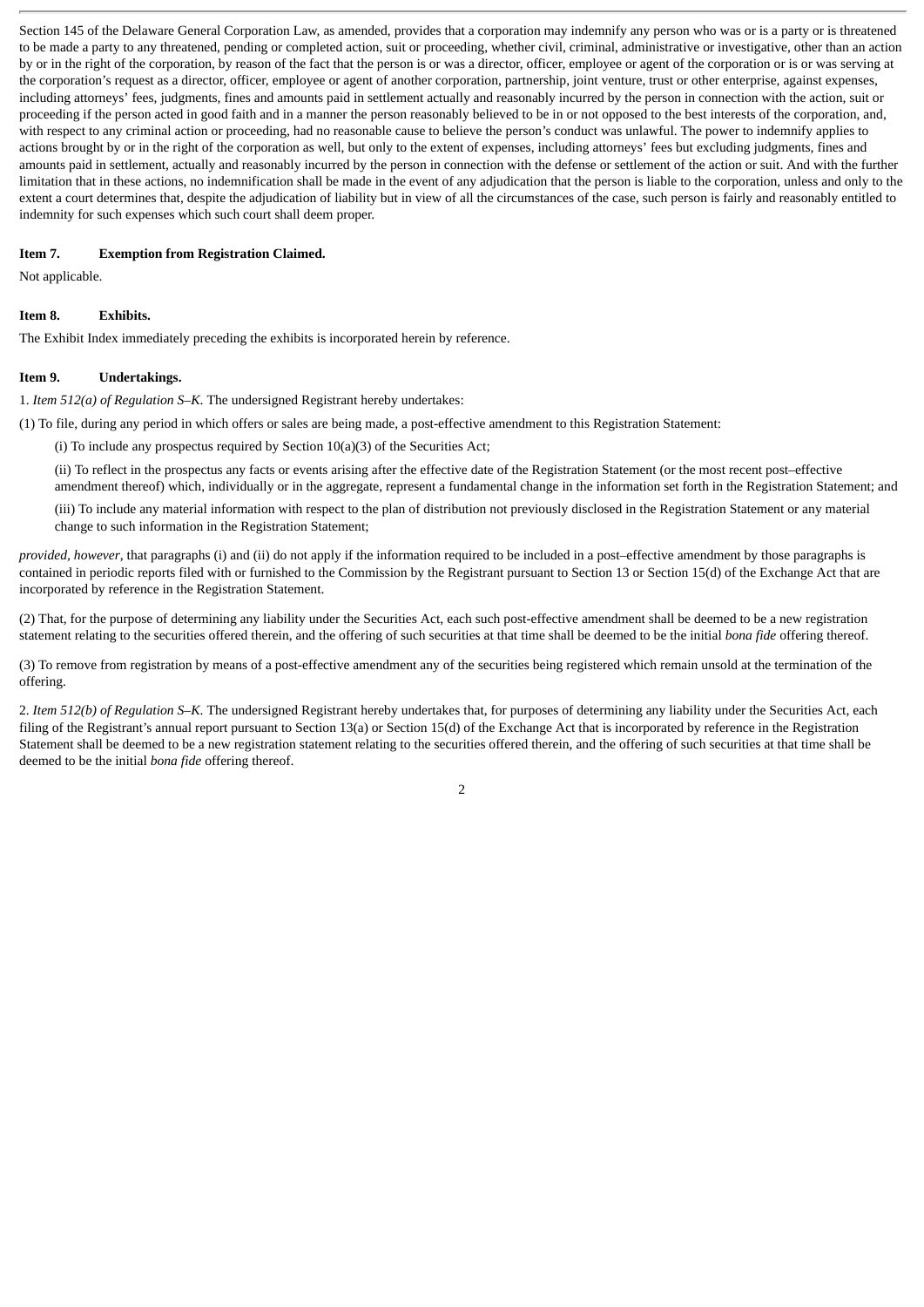3. *Item 512(h) of Regulation S–K*. Insofar as indemnification for liabilities arising under the Securities Act may be permitted to directors, officers and controlling persons of the Registrant pursuant to the foregoing provisions, or otherwise, the Registrant has been advised that in the opinion of the Commission such indemnification is against public policy as expressed in the Securities Act and is, therefore, unenforceable. In the event that a claim for indemnification against such liabilities (other than the payment by the Registrant of expenses incurred or paid by a director, officer or controlling person of the Registrant in the successful defense of any action, suit or proceeding) is asserted by such director, officer or controlling person in connection with the securities being registered, the Registrant will, unless in the opinion of its counsel the matter has been settled by controlling precedent, submit to a court of appropriate jurisdiction the question whether such indemnification by it is against public policy as expressed in the Securities Act and will be governed by the final adjudication of such issue.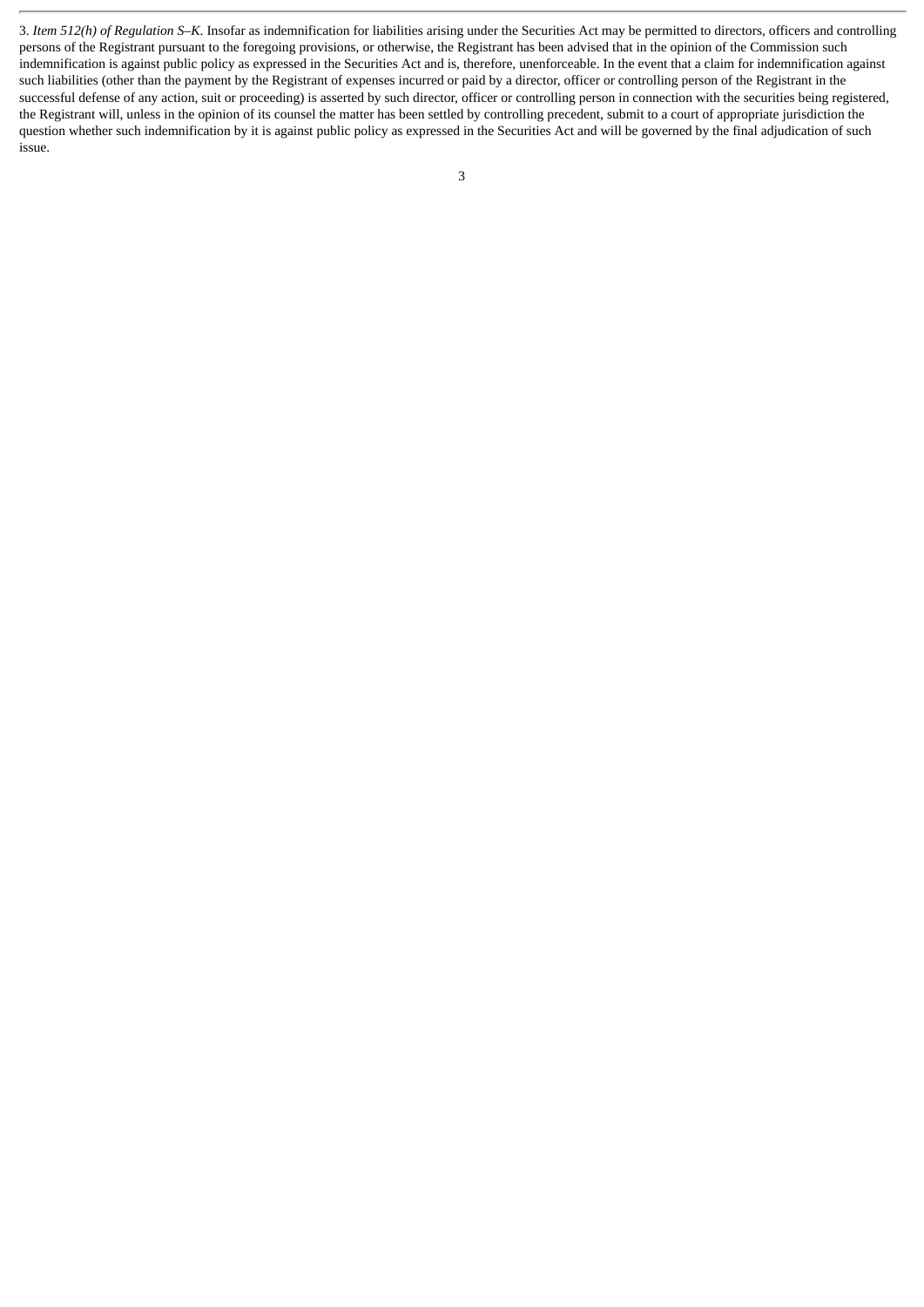# **SIGNATURES**

Pursuant to the requirements of the Securities Act of 1933, the Registrant certifies that it has reasonable grounds to believe that it meets all of the requirements for filing on Form S-8 and has duly caused this Registration Statement to be signed on its behalf by the undersigned, thereunto duly authorized, in the Town of Canton, Commonwealth of Massachusetts, on this 22nd day of November, 2010.

# CASUAL MALE RETAIL GROUP, INC.

| By: | DENNIS R. HERNREICH                                                                                                       |
|-----|---------------------------------------------------------------------------------------------------------------------------|
|     | Dennis R. Hernreich<br><b>Executive Vice President, Chief Operating</b><br>Officer, Chief Financial Officer and Treasurer |

Pursuant to the requirements of the Securities and Exchange Act of 1934, this report has been signed below by the following persons on behalf of the Company in the capacities indicated, on the date indicated.

| <b>Signatures</b>                                               | <b>Title</b>                                                                                                                 | Date              |
|-----------------------------------------------------------------|------------------------------------------------------------------------------------------------------------------------------|-------------------|
| DAVID A. LEVIN<br>/s/<br>David A. Levin                         | President and Chief Executive Officer<br>(Principal Executive Officer)                                                       | November 19, 2010 |
| <b>DENNIS R. HERNREICH</b><br>/s/<br>Dennis R. Hernreich        | Executive Vice President, Chief Operating Officer,<br>Chief Financial Officer and Treasurer<br>(Principal Financial Officer) | November 19, 2010 |
| PETER H. STRATTON, JR.<br>$\sqrt{s}$<br>Peter H. Stratton, Jr.  | Senior Vice President of Finance and Corporate<br>Controller (Principal Accounting Officer)                                  | November 22, 2010 |
| <b>SEYMOUR HOLTZMAN</b><br>/S/<br><b>Seymour Holtzman</b>       | Chairman of the Board of Directors                                                                                           | November 22, 2010 |
| <b>Alan S. Bernikow</b>                                         | Director                                                                                                                     |                   |
| <b>Jesse H. Choper</b>                                          | Director                                                                                                                     |                   |
| <b>JOHN KYEES</b><br>/s/<br><b>John Kyees</b>                   | Director                                                                                                                     | November 22, 2010 |
| <b>WARD K. MOONEY</b><br>$\sqrt{s}$<br>Ward K. Mooney           | <b>Director</b>                                                                                                              | November 22, 2010 |
| GEORGE T. PORTER, JR.<br>$\sqrt{s}$<br>George T. Porter, Jr.    | Director                                                                                                                     | November 19, 2010 |
| <b>MITCHELL S. PRESSER</b><br>/s/<br><b>Mitchell S. Presser</b> | <b>Director</b>                                                                                                              | November 22, 2010 |

4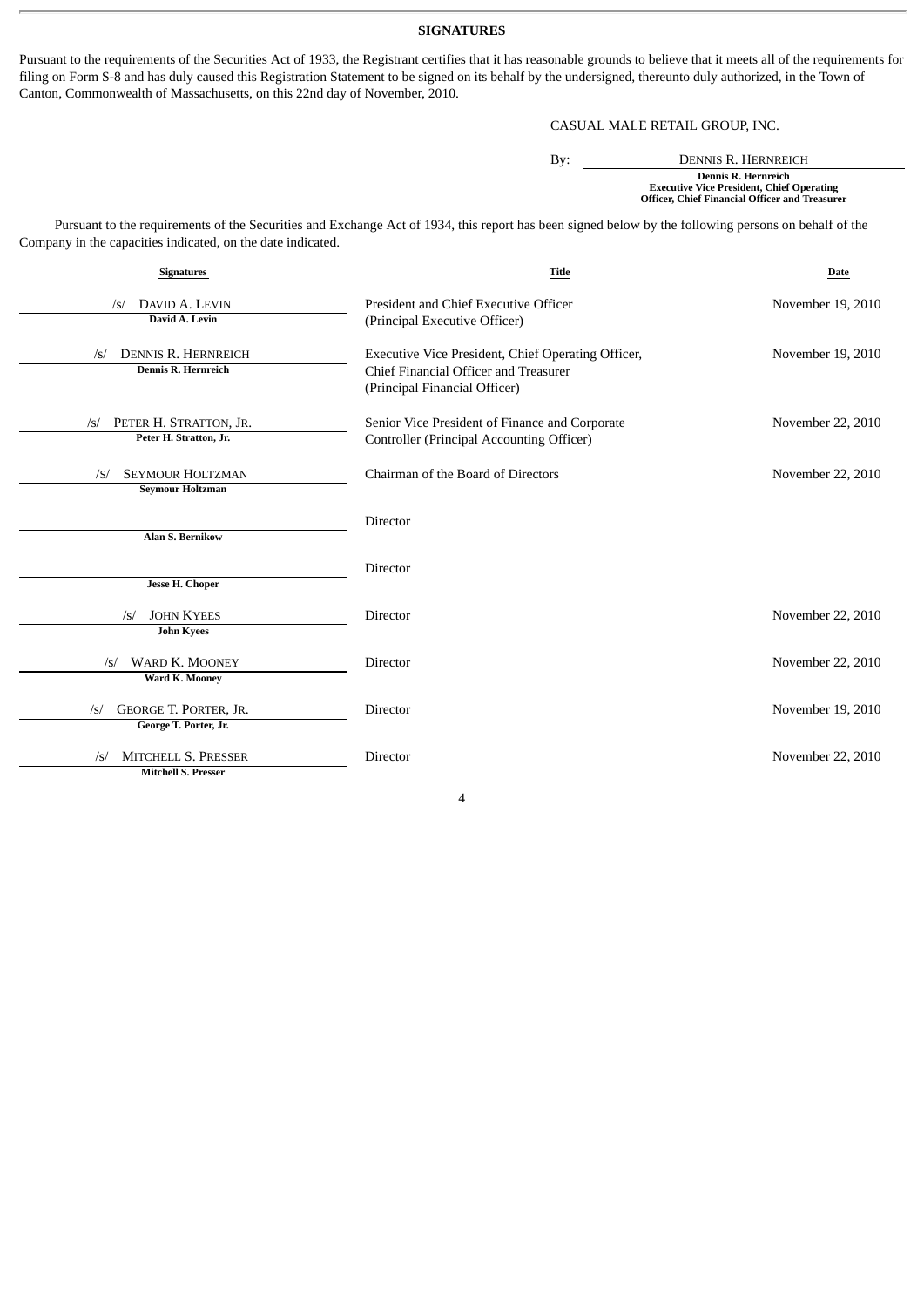# **EXHIBIT INDEX**

# **No. Description**

- 4.1 Casual Male Retail Group, Inc. Amended and Restated Non-Employee Director Compensation Plan.
- 5.1 Opinion of Greenberg Traurig LLP, counsel to the Registrant.
- 23.1 Consent of Greenberg Traurig LLP (included in Exhibit 5.1).
- 23.2 Consent of Ernst & Young LLP.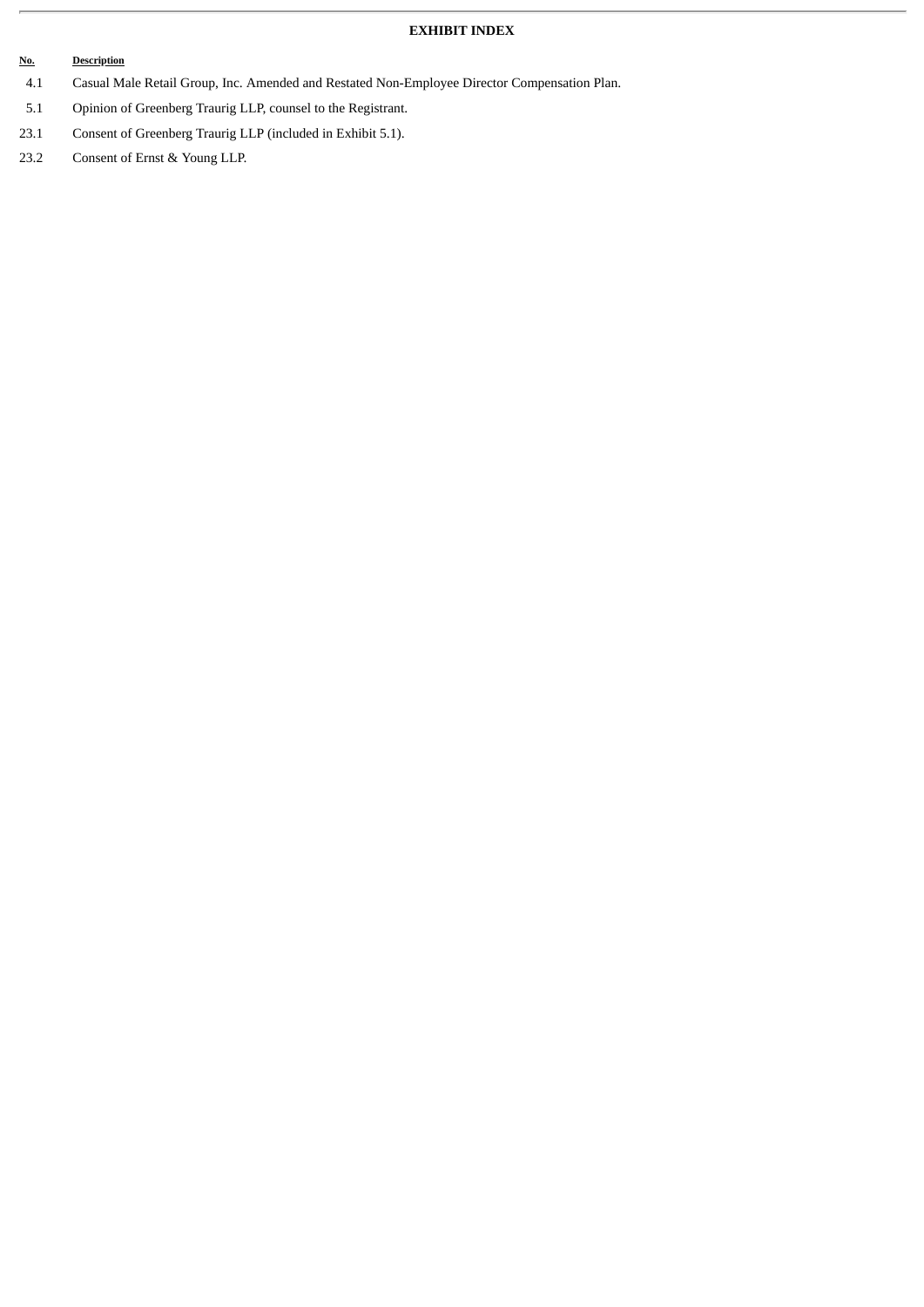# **CASUAL MALE RETAIL GROUP, INC. AMENDED AND RESTATED NON-EMPLOYEE DIRECTOR COMPENSATION PLAN**

# Section 1. Establishment and Purpose

Casual Male Retail Group, Inc. (the "Company") hereby establishes a non-employee director compensation plan to be named the Casual Male Retail Group, Inc. Amended and Restated Non-Employee Director Compensation Plan (the "Plan"), for the purpose of supporting the Company's ongoing efforts to attract and retain exceptional directors to provide strategic guidance to the Company. The Plan also provides a convenient method by which non-employee directors of the Company may acquire shares of Common Stock of the Company ("Shares") at fair market value by voluntarily electing to receive Shares in lieu of fees otherwise payable to them in cash for service as a director or member of a committee of the Board of Directors of the Company (the "Board"). Any such Shares acquired by a non-employee director pursuant to this Plan shall come out of the pool of Shares reserved for issuance under Section 4 of this Plan, subject to adjustment as the Board may from time to time determine, and not from the Incentive Compensation Plan. The Plan shall be effective as of January 30, 2011, except that elections for fiscal 2011 must be submitted to the Company in accordance with Section 3(iii) no later than December 1, 2010.

# Section 2. Definitions

When used herein, the following capitalized terms shall have the meanings assigned to them, unless the context clearly indicates otherwise. Capitalized terms used herein and not defined shall have the meanings assigned to them in the Incentive Compensation Plan.

- (a) "Black-Scholes Valuation" means, with respect to an Option, the value of such Option as of the Grant Date calculated utilizing the same formula and assumptions as the Company utilized for the purpose of valuing outstanding options in its most recently (meaning at the time of the valuation) prepared audited annual financial statement.
- (b) "Cash" means U.S. dollars.
- (c) "Commission" means the United States Securities and Exchange Commission or any successor agency.
- (d) "Common Stock" means the common stock of the Company, par value \$.01 per share.
- (e) "Compensation" means an award under the Plan that is payable in the form of Cash, Deferred Stock, Options and/or Shares pursuant to the terms and conditions set forth in this Plan.

-1-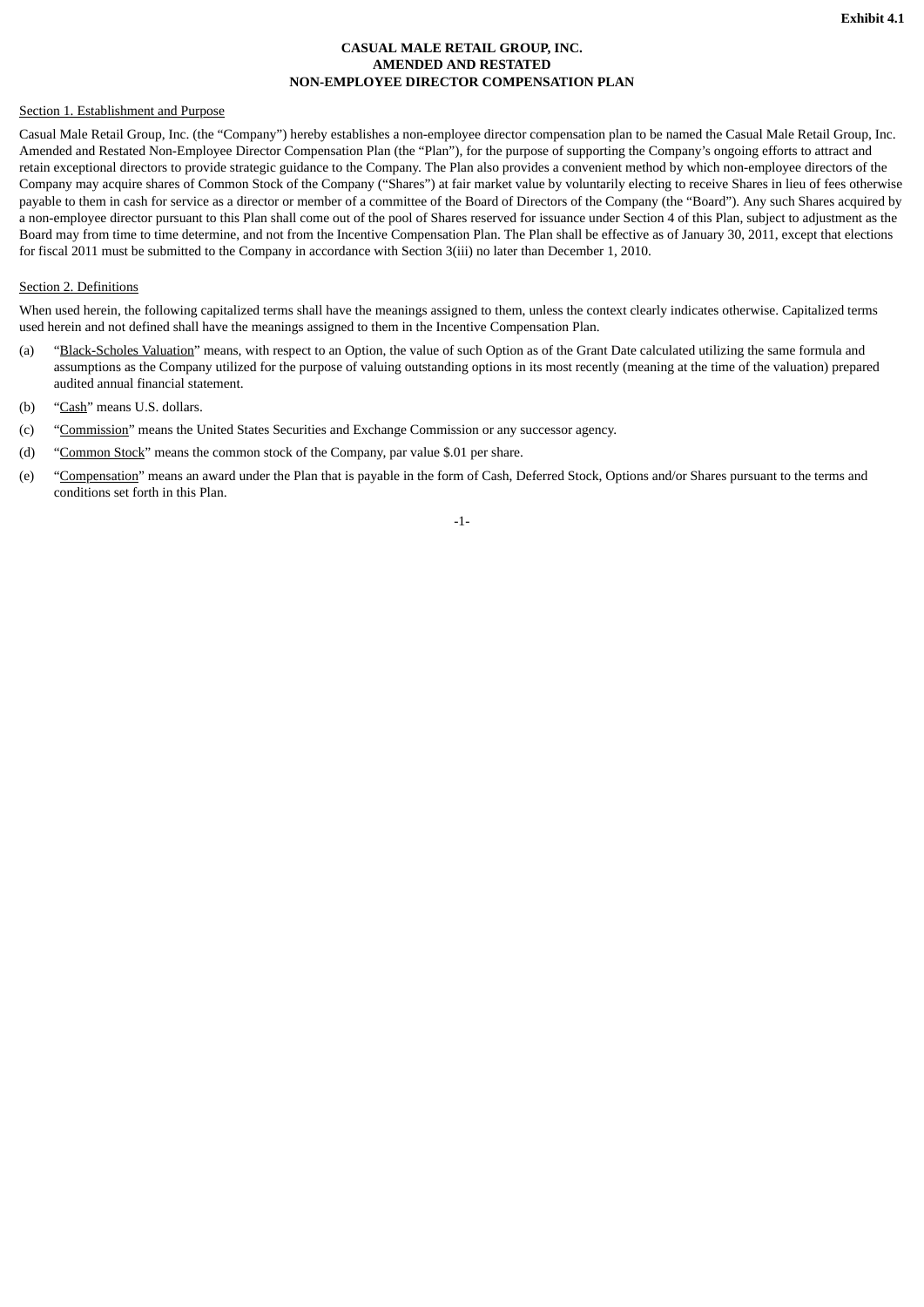- (f) "Compensation Payment Choice" means the form of payment of Compensation that a Participant selects in accordance with the terms hereof.
- (g) "Exchange Act" means the Securities Exchange Act of 1934, as amended from time to time, including rules thereunder and successor provisions and rules thereto.
- (h) "Grant Date" means the following: (i) each quarterly retainer and chairperson fee payable pursuant to Sections 3(i)(a)-(d) hereof shall be paid on, and the Grant Dates shall be, the first business day of each quarter in each fiscal year, (ii) each meeting fee payable pursuant to Sections 3(i)(e) and (f) hereof shall be paid on, and the Grant Date shall be, the last business day of each month in which the applicable meeting occurs, (iii) the fee payable upon the reelection of a Director to the Board pursuant to Section 3(i)(g) hereof shall be paid on, and the Grant Date shall be, the last business day of the month in which such re-election occurs; and (iv) the Option grant issued pursuant to Section 3(i)(h) with respect to a Director's initial election to the Board shall be issued on, and the Grant Date shall be, the last business day of the month in which such initial election occurs.
- (i) "Incentive Compensation Plan" means the Company's 2006 Incentive Compensation Plan, as amended from time to time.
- (j) "Irrevocable Election Agreement" means the written agreement, substantially in the form of Exhibit A, between the Company and a Participant, which, together with the Plan, governs the Participant's rights to payment of Compensation under the Plan.
- (k) "NASDAQ" means The NASDAQ Stock Market, Inc.
- (l) "Non-Employee Director" means a Director who satisfies the requirements set forth in Rule 16b-3(b)(3)(i) under the Exchange Act.
- (m) "Participant" means a Non-Employee Director of the Company.
- (n) "Plan" means this Casual Male Retail Group, Inc. Amended and Restated Non-Employee Director Compensation Plan, as amended from time to time.
- (o) "Separation from Service" means the earliest date on which a Participant has incurred a separation from service, within the meaning of Section 409A (a) (2) of the Code, with the Service Recipient.
- (p) "Service Recipient" means the Company and all persons with whom the Company would be considered a single employer under Section 414(b) of the Code (employees of a controlled group of corporations), and all persons with whom such person would be considered a single employer under Section 414(c) of the Code (employees of partnerships, proprietorships, or other entities under company control).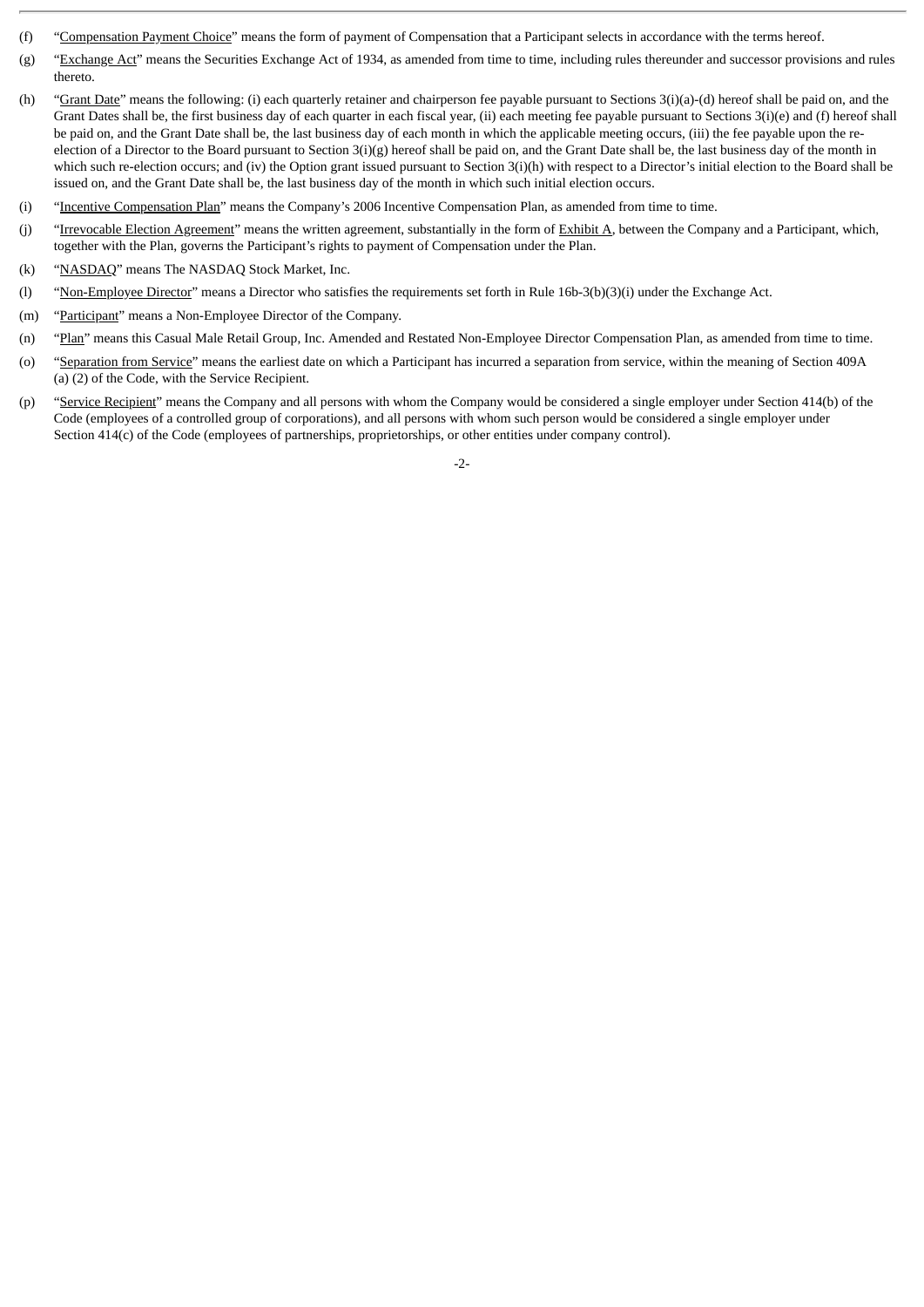(q) "Treasury Regulations" means the regulations promulgated by the United States Treasury Department with respect to the Code, as amended from time to time.

#### Section 3. Compensation; Irrevocable Election; Valuation.

(i) The Compensation paid to the Participants shall be as follows:

- (a) a retainer equal to \$5,000 per fiscal quarter (paid only to those Participants serving (i) as a Director as of the first day of the fiscal year, and (ii) as a Director as of the Grant Date in the fiscal quarter for which the fee is payable);
- (b) to the chairperson of the Company's audit committee, a fee equal to \$2,500 per fiscal quarter (paid only to the Participant serving in such position as of the Grant Date in the fiscal quarter for which the fee is payable);
- (c) to the chairperson of the Company's compensation committee, a fee equal to \$1,250 per fiscal quarter (paid only to the Participant serving in such position as of the Grant Date in the fiscal quarter for which the fee is payable);
- (d) to the chairperson of the Company's nominating and corporate governance committee, a fee equal to \$1,250 per fiscal quarter (paid only to the Participant serving in such position as of the Grant Date in the fiscal quarter for which the fee is payable);
- (e) \$1,500 per meeting for his/her attendance at in-person meetings of the Board and committees;
- (f) \$750 per meeting for his/her attendance at telephonic meetings of the Board and committees;
- (g) \$82,250 annually upon his/her re-election to the Board; and
- (h) Options to purchase 15,000 shares of the Company's common stock upon initial election to the Board.

(ii) Subject to the terms hereof, Compensation shall be paid on the applicable Grant Date unless the Participant elects to receive Deferred Stock. The Participants will have the right to elect payments of the values set forth above in any combination of Cash, Shares, Deferred Stock or Options; provided that (i) Compensation paid in the form of Options and/or Deferred Stock shall be made pursuant to the Incentive Compensation Plan, and can only be made in such form if there is a sufficient number of shares of Common Stock available under the Incentive Compensation Plan; and (ii) Compensation paid in the form of Shares shall be made pursuant to this Plan, and can only be made in such form if there is a sufficient number of shares of Common Stock available under this Plan. In the event that the Company does not have a sufficient number of shares of Common Stock remaining under the Incentive Compensation Plan to satisfy elections to receive Options and/or Deferred Stock, the payments will be made in Cash to the extent of such insufficiency (Participants making similar elections will be allocated the remaining equity ratably in proportion to the respective equity amounts which would otherwise be payable to them absent such insufficiency). In the event that the Company does not have a sufficient number of shares of Common Stock remaining under this Plan to satisfy elections to receive Shares, the payments will be made in Cash to the extent of such insufficiency (Participants making similar elections will be allocated the remaining equity ratably in proportion to the respective equity amounts which would otherwise be payable to them absent such insufficiency). In the event a Participant elects to receive Deferred Stock, then on the Grant Date, the Participant shall receive a Deferred Stock Award and, when the deferment period expires, payment shall be made in shares of Common Stock.

-3-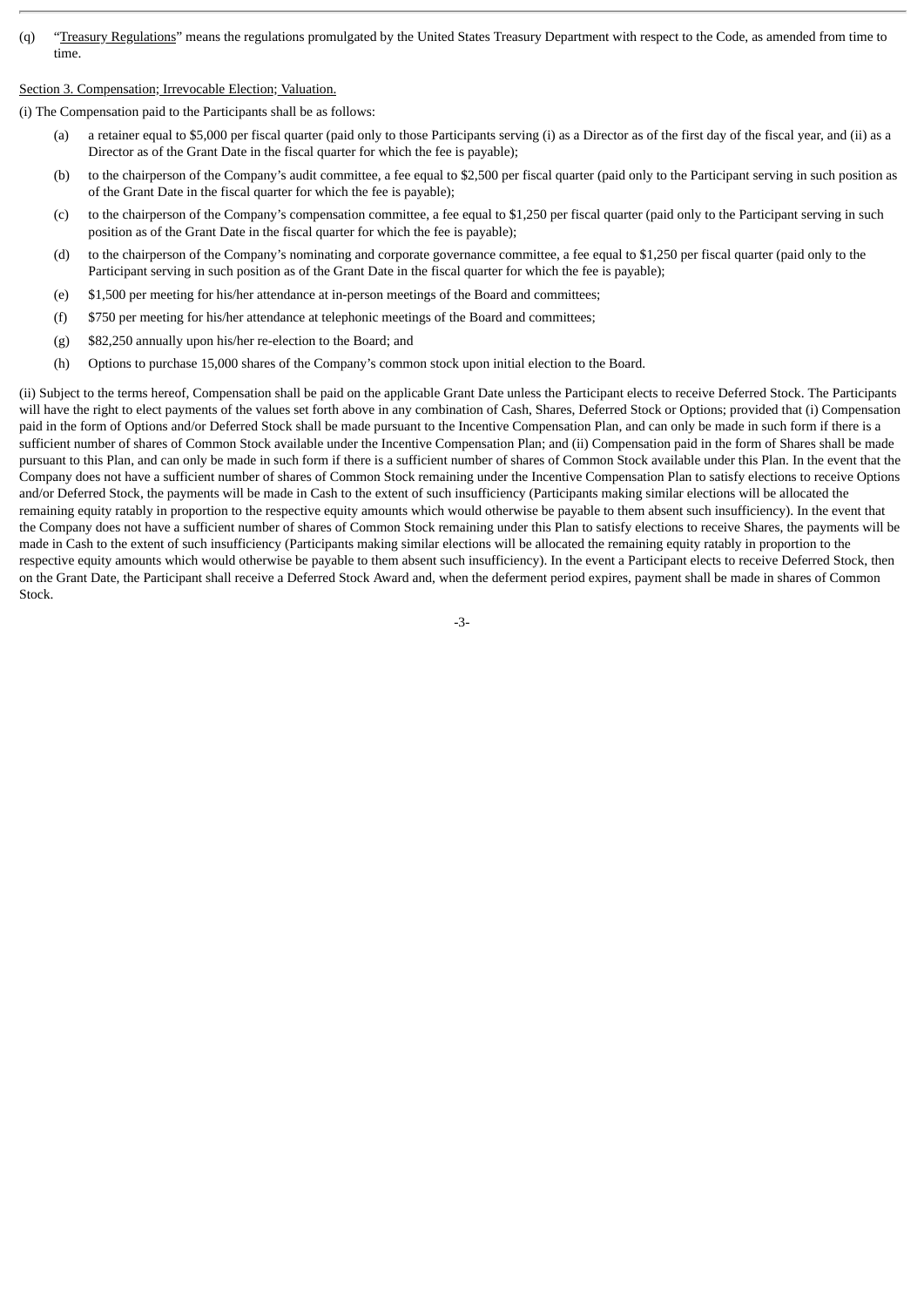(iii) The elections by the Participants must be made in writing substantially in the form of Exhibit A attached hereto and submitted to the General Counsel of the Company (or such other person as the Committee shall designate) no later than December  $1<sup>st</sup>$  of the year preceding the fiscal year for which the election is to be effective. All elections (including elections to receive Deferred Stock), once submitted, are irrevocable for that fiscal year. In the event a timely election is not made or a person does not become a Participant until after the deadline for the election to be made, the payments will be made in cash for that fiscal year. Any person, who becomes a Participant during a fiscal year, shall be eligible to receive cash.

(iv) Valuation of Shares. For the purposes of determining the number of Shares to be issued to a Participant on a Grant Date, each Share shall be assigned a value equal to the consolidated closing bid price of a share of Common Stock as reported by NASDAQ on the effective Grant Date. Any Shares granted pursuant to this Plan shall be fully vested on the Grant Date. Payouts of Shares under the Plan will be in the form of whole Shares only; the balance of any foregone fees not payable in whole Shares will be paid in cash.

(v) Valuation of Options and/or Deferred Stock. For the purposes of determining the relative values of Deferred Stock and Options, each share of Deferred Stock shall be assigned a value equal to the closing price of a share of the Common Stock as reported by NASDAQ on the effective Grant Date and each Option to acquire a share of Common Stock shall be assigned a value equal to the Black-Scholes value of an option to acquire a share of Common Stock on the effective Grant Date with an exercise price equal to the closing sale price of a share of Common Stock as reported on a consolidated basis by NASDAQ on such Grant Date. Any Options issued pursuant to the foregoing shall vest in increments of one-third on the effective Grant Date, one-third on the first anniversary of the effective Grant Date and one-third on the second anniversary of the effective Grant Date. Unless the Board otherwise determines in its sole discretion, any unexercised portion of vested Options shall be exercisable for 10 years after the Grant Date, except in the event of Separation from Service, where vested Options shall automatically terminate: (i) immediately if for cause; (ii) three months if for a reason other than for cause/disability/death; (iii) twelve months if by reason of a Disability; and (iv) (a) twelve months if by reason of death or, if later, (b) three months after the date which the Participant dies if death occurs during the one year period due to Disability. Any Deferred Stock granted pursuant to this Plan shall be fully vested on the Grant Date.

 $-4-$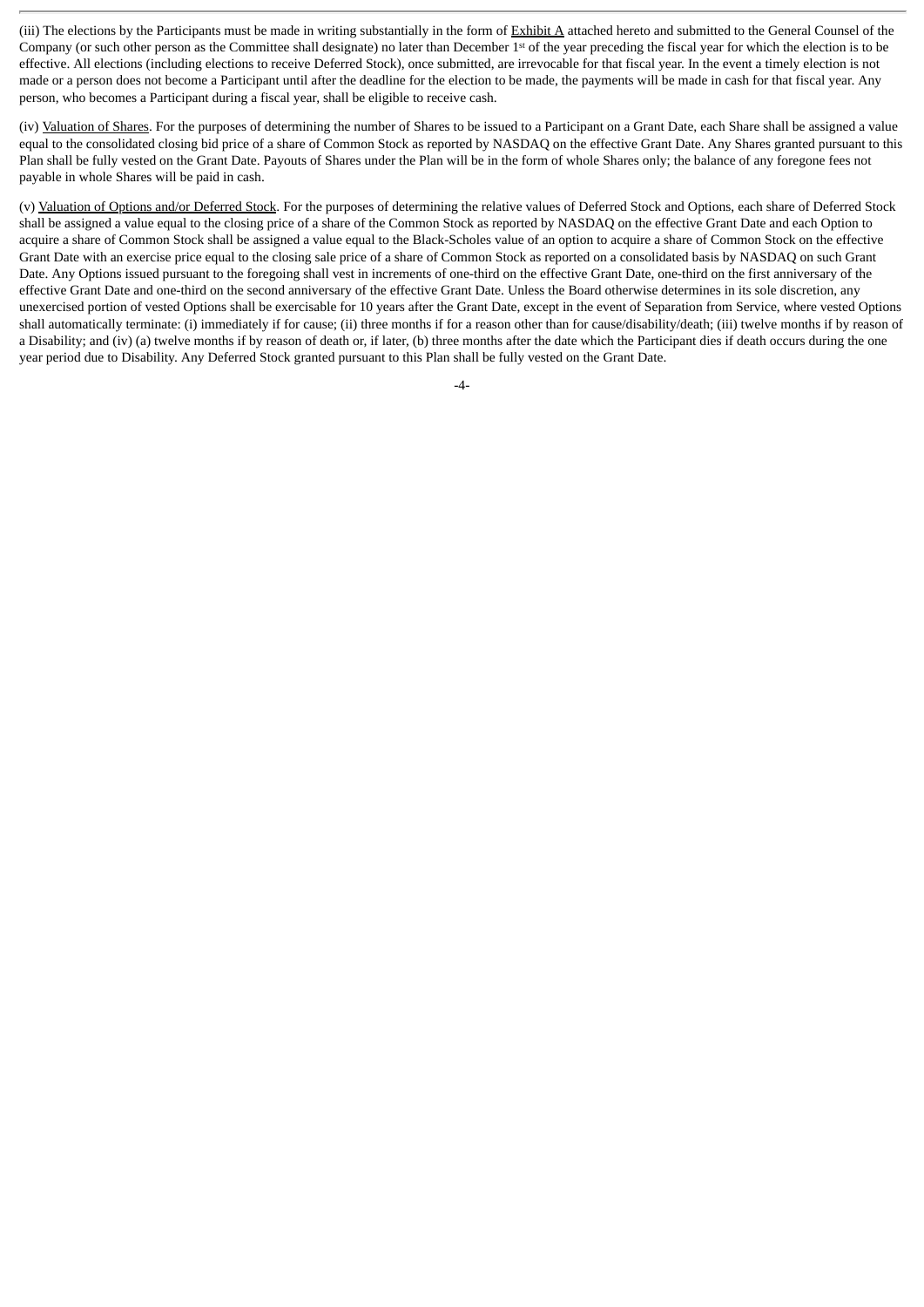(v) Except in the event of a Change in Control, all unvested Options to which a Participant would otherwise be entitled shall be forfeited immediately upon the Participant's Separation from Service except as may otherwise be determined by the Board in writing in its sole discretion.

(vi) If a Participant may elect to receive Deferred Stock, the deferral period shall be 3-5 years after the Grant Date as irrevocably elected by the Participant pursuant to Section 3 (iii) above. Payment of the Deferred Stock Award shall occur on the earlier of (a) the Participant's Separation from Service or (b) the deferral election date specified by the Participant. Notwithstanding the foregoing, if a Participant is a "specified employee", as that term is defined in Section 409A(a)(2)(B)(i) of the Code, then no payment or benefit that is payable on account of the Participant's Separation from Service shall be made before the date that is six months after the Participant's separation from service (or, if earlier, the date of the Participant's death) if and to the extent that such payment or benefit constitutes deferred compensation (or may be nonqualified deferred compensation) under Section 409A and such deferral is required to comply with the requirements of Section 409A.

Section 4. Number of Shares Under the Plan. Subject to adjustment as the Board may from time to time determine, the total number of Shares reserved and available under the Plan with respect to elections to receive Shares in lieu of fees shall initially be 500,000, as adjusted for any stock dividends, combinations, splits, recapitalizations and the like with respect to the Common Stock.

# Section 5. Change in Control.

If and to the extent that it would not violate the requirements of Section 409A of the Code, in the event of a Change in Control prior to, or concurrently with, a Participant's Separation from Service, the full value of the Participant's unpaid or unvested Compensation shall immediately vest and; in the case of any Deferred Stock Award, shall be paid as soon as administratively practicable after, and in all events within 30 days after, the Change of Control.

#### Section 6. No Acceleration of Benefits

In no event shall the acceleration of the time or schedule of any payment under the Plan be permitted, except to the extent permitted under Section 409A of the Code and the Treasury Regulations and other applicable guidance issued thereunder.

#### Section 7. Amendment and Termination

This Plan may be amended or terminated in any respect at any time by the Board; provided, however, that no amendment or termination of the Plan shall be effective to reduce any benefits that accrue and are vested before the adoption of such amendment or termination. If and to the extent permitted without violating the requirements of Section 409A of the Code, the Committee may require that the Compensation of all Participants be paid in cash as soon as practicable after such termination, notwithstanding any elections by Participants with regard to the timing or form in which their benefits are to be paid. If and to the extent that the Committee does not accelerate the timing of payments on account of the termination of the Plan pursuant to the preceding sentence, payment of any remaining benefits under the Plan shall be made at the same times and in the same manner as such payments would have been made based upon the most recent elections made by Participants, and the terms of the Plan, as in effect at the time the Plan is terminated.

-5-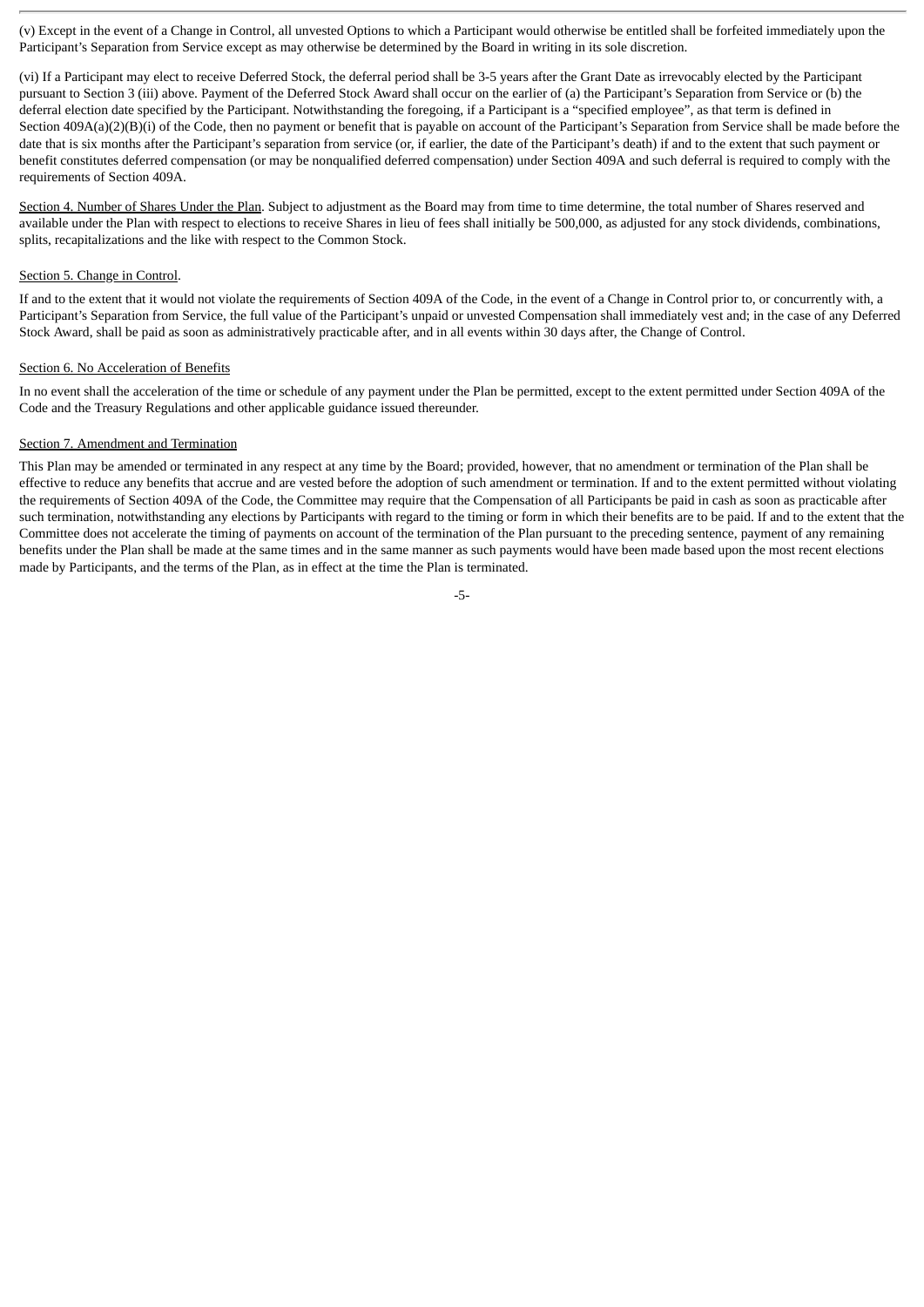# Section 8. Unfunded Obligation

The obligations of the Company to pay any Compensation under the Plan shall be unfunded and unsecured, and any payments under the Plan shall be made from the general assets of the Company. Participants' rights under the Plan are not assignable or transferable except to the extent that such assignment or transfer is permitted under the terms of the Incentive Compensation Plan (regardless of the fact that not all forms of payment hereunder are being made under the Incentive Compensation Plan).

# Section 9. Withholding

The Participants and personal representatives shall bear any and all federal, state, local or other taxes imposed on benefits under the Plan. The Company may deduct from any payments under the Plan the amount of any taxes required to be withheld from such payments by any federal, state or local government, and may deduct from any Compensation or other amounts payable to the Participant the amount of any taxes required to be withheld with respect to any other amounts under the Plan by any federal, state or local government.

# Section 10. Applicable Law

This Plan shall be construed and enforced in accordance with the laws of the State of Delaware, except to the extent superseded by federal law.

#### Section 11. Administration and Interpretation

The Plan will be administered by the Committee. The Committee shall not make any substantive changes to the Compensation set forth in this Plan without the approval of the Board. The Committee will have broad authority to adopt rules and regulations relating to the Plan and make decisions and interpretations regarding the provisions of the Plan. Benefits due and owing to a Participant under the Plan shall be paid when due without any requirement that a claim for benefits be filed. However, any Participant who has not received the benefits to which Participant believes himself or herself entitled may file a written claim with the Committee, which shall act on the claim within thirty days. Any decisions or interpretations by the Committee relating to benefits under the Plan shall be binding and conclusive on all affected parties.

-6-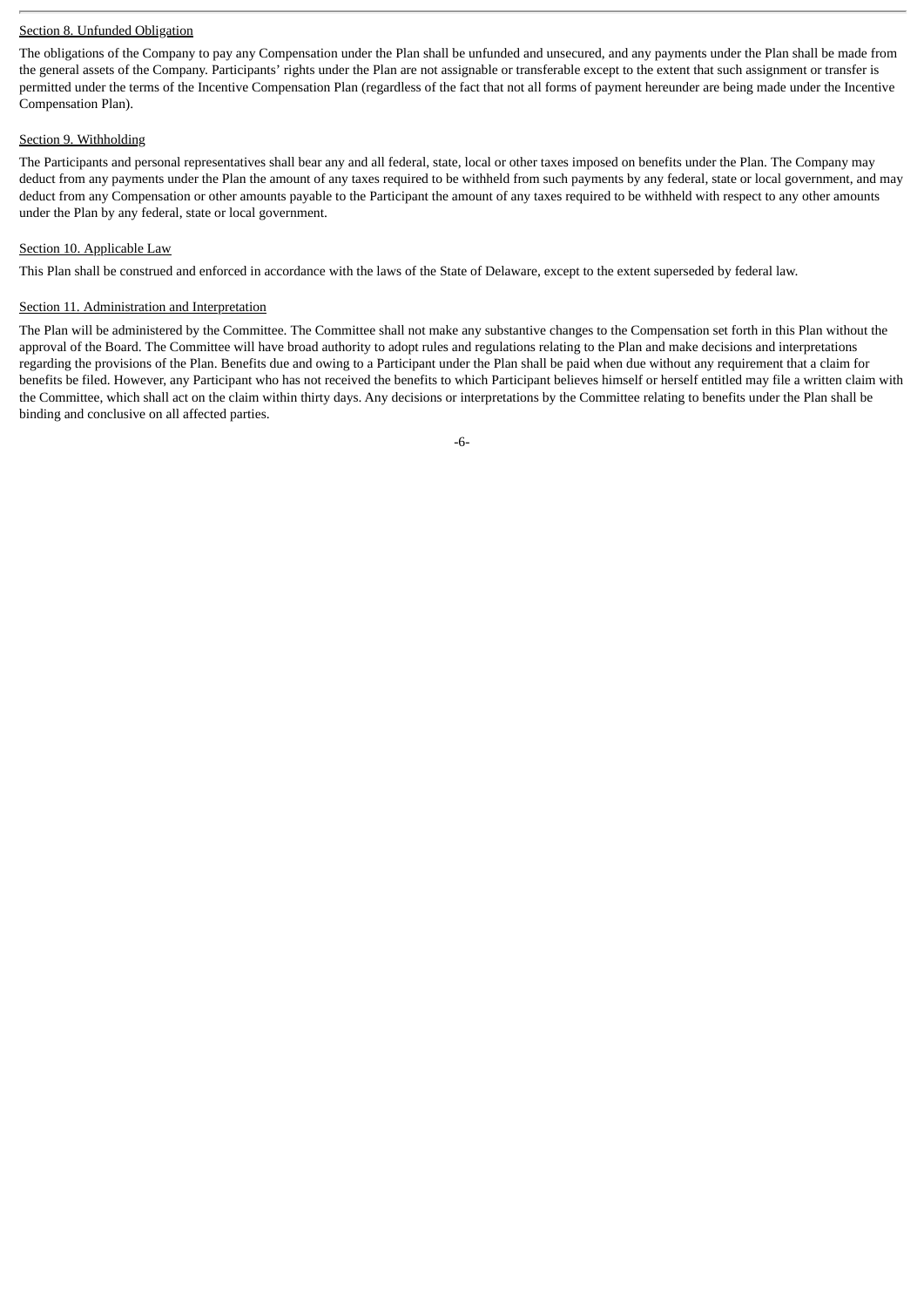# Section 12. Code Section 409A

It is intended that the Compensation granted pursuant to this Plan other than any Deferred Stock Awards, be exempt from Section 409A of the Code ("Section 409A") because it is believed (i) the Compensation payable in cash should qualify for the short-term deferral exception contained in Treasury Regulation §1.409A-1(b)(4), and (ii) any Options granted pursuant to the Plan will have an exercise price that may never be less than the Fair Market Value of a Share on the Grant Date and the other requirements for the exemption of such options under Treasury Regulation §1.409A-1(b)(5)(i)(A) should be met. It also is intended that any compensation payable in the form of a Deferred Stock Award comply with the requirements of Section 409A. The provisions of the Plan shall be interpreted in a manner consistent with the foregoing intentions.

The Committee, in its sole discretion, and without the consent of any Participant or Beneficiary, may amend the provisions of this Plan to the extent that the Committee determines that such amendment is necessary or appropriate in order for the Compensation paid pursuant to the Plan to be exempt from the requirements of Section 409A, or if and to that the Committee determines that the Compensation is not so exempt, to amend the Plan (and any agreements relating to any Compensation) in such manner as the Committee determines shall deem necessary or appropriate to comply with the requirements of Section 409A.

Notwithstanding the foregoing, the Company does not make any representation to any Participant or Beneficiary that the Compensation paid pursuant to this Plan is exempt from, or satisfies, the requirements of Section 409A, and the Company shall have no liability or other obligation to indemnify or hold harmless any Participant or Beneficiary for any tax, additional tax, interest or penalties that the Participant or Beneficiary may incur in the event that any provision of the Plan or any Compensation agreement, or any amendment or any modification thereof, or any other action taken with respect thereto, is deemed to violate any of the requirements of Section 409A.

# **THIS SPACE IS LEFT BLANK INTENTIONALLY**

-7-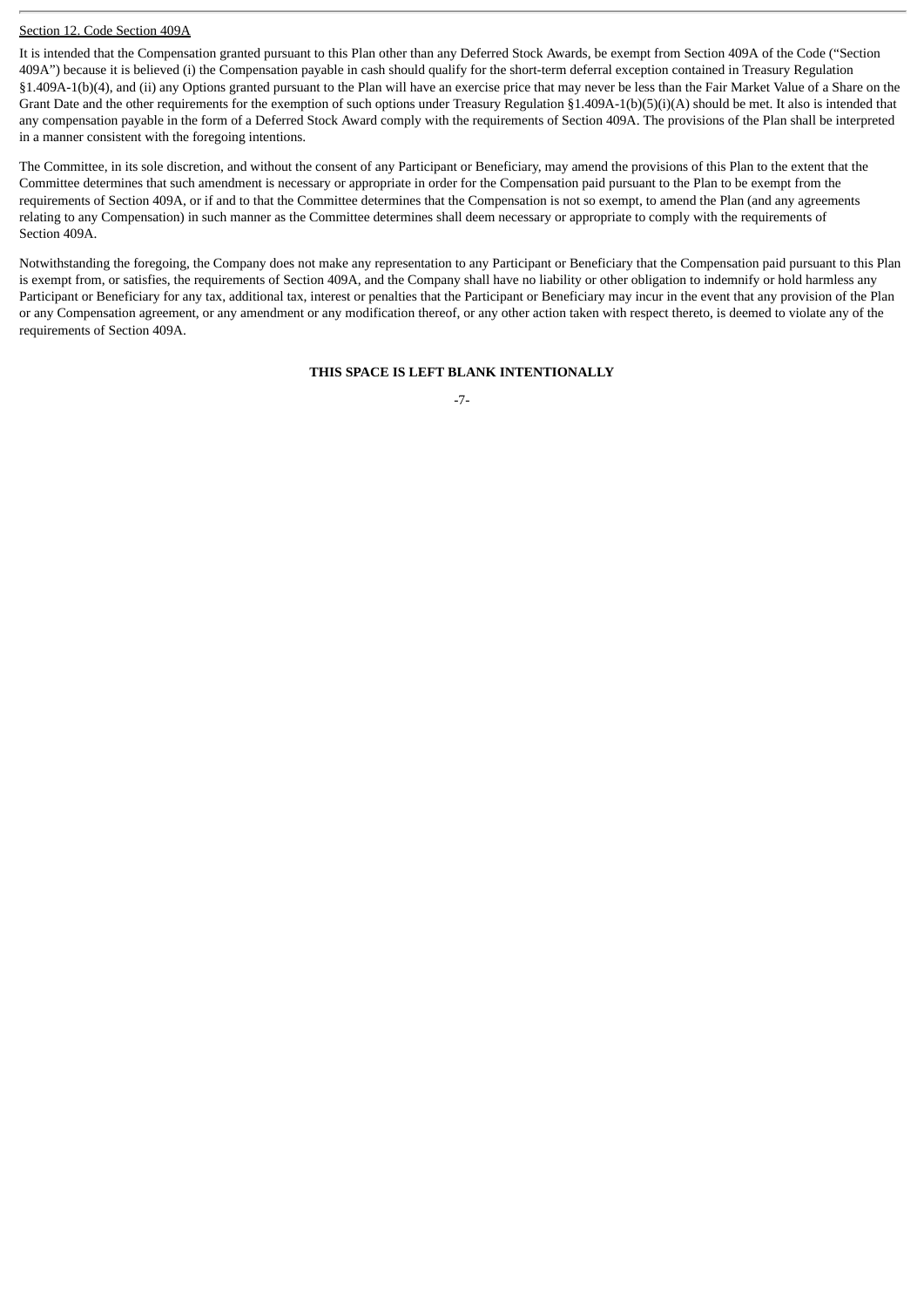# **EXHIBIT A**

#### **CASUAL MALE RETAIL GROUP, INC. AMENDED AND RESTATED NON-EMPLOYEE DIRECTOR COMPENSATION PLAN IRREVOCABLE ELECTION AGREEMENT**

#### TO: General Counsel:

I, hereby elect to receive my Casual Male Retail Group, Inc. Non-Employee Director Compensation (as defined in the Casual Male Retail Group, Inc. Amended and Restated Non-Employee Director Compensation Plan (the "Plan")) as follows:

|                            | <b>PAYMENT CHOICES</b> |                                                                       |                |       |              |                                                           |        |                    |
|----------------------------|------------------------|-----------------------------------------------------------------------|----------------|-------|--------------|-----------------------------------------------------------|--------|--------------------|
|                            |                        | CMRG<br><b>CMRG</b><br><b>Stock</b><br><b>CMRG</b><br><b>Deferred</b> |                |       |              | If Deferred Stock was elected,<br>specify Deferral Period |        |                    |
| <b>COMPENSATION</b>        | Cash<br>$\%$           | <b>Stock</b>                                                          | <b>Options</b> | Stock | <b>TOTAL</b> |                                                           |        |                    |
| Retainer                   |                        | %                                                                     | %              | $\%$  | 100%         | 3 yrs.                                                    | 4 yrs. | $5 \, \text{vrs}.$ |
| <b>In-Person Meetings</b>  | $\%$                   | $\%$                                                                  | $\%$           | $\%$  | 100%         | 3 yrs.                                                    | 4 yrs. | 5 yrs.             |
| <b>Telephonic Meetings</b> | $\%$                   | $\%$                                                                  | %              | $\%$  | 100%         | $3 \text{ vrs}$ .                                         | 4 yrs. | $5 \, \text{yrs}.$ |
| <b>Committee Chair Fee</b> | $\%$                   | $\%$                                                                  | $\%$           | $\%$  | 100%         | 3 yrs.                                                    | 4 yrs. | 5 yrs.             |
| Re-election Award          | $\%$                   | $\%$                                                                  | %              | $\%$  | 100%         | $3 \, \text{vrs}.$                                        | 4 yrs. | $5 \text{ vrs}.$   |

[NOTE: You have the opportunity to decide the Compensation Payment Choice(s): cash, CMRG Stock, CMRG stock options or CMRG Deferred Stock for each type of fee. Your selected option(s) for any given year must equal 100%. If you select Deferred Stock, then distribution of your CMRG shares shall be made on the earlier of the number of years that have elapsed commencing on the Grant Date, and the date of your Separation from Service (or if you become an employee of the Company and are a "specified employee", as defined in the Plan, the 6-month anniversary of the Grant Date). If you do not specify a number of years, distribution will be made upon your Separation from Service.]

I understand and acknowledge that (i) with respect to elections to receive CMRG stock options and/or CMRG Deferred Stock, if there is an insufficient number of CMRG shares available under the Company's 2006 Incentive Compensation Plan, I will be paid in cash and (ii) with respect to elections to receive CMRG Stock, if there is an insufficient number of CMRG shares available under the Plan, I will be paid in cash.

I understand and acknowledge that this election is irrevocable. I understand and acknowledge that I must be a director of the Company on the dates each portion of the Compensation is paid in order to qualify for such payment.

I understand and acknowledge that if there is any conflict between this form or any part of it and the Plan, the provisions of the Plan shall govern.

I have hereunto set my hand and seal this day of , 20.

(Signature) (Printed name)

-8-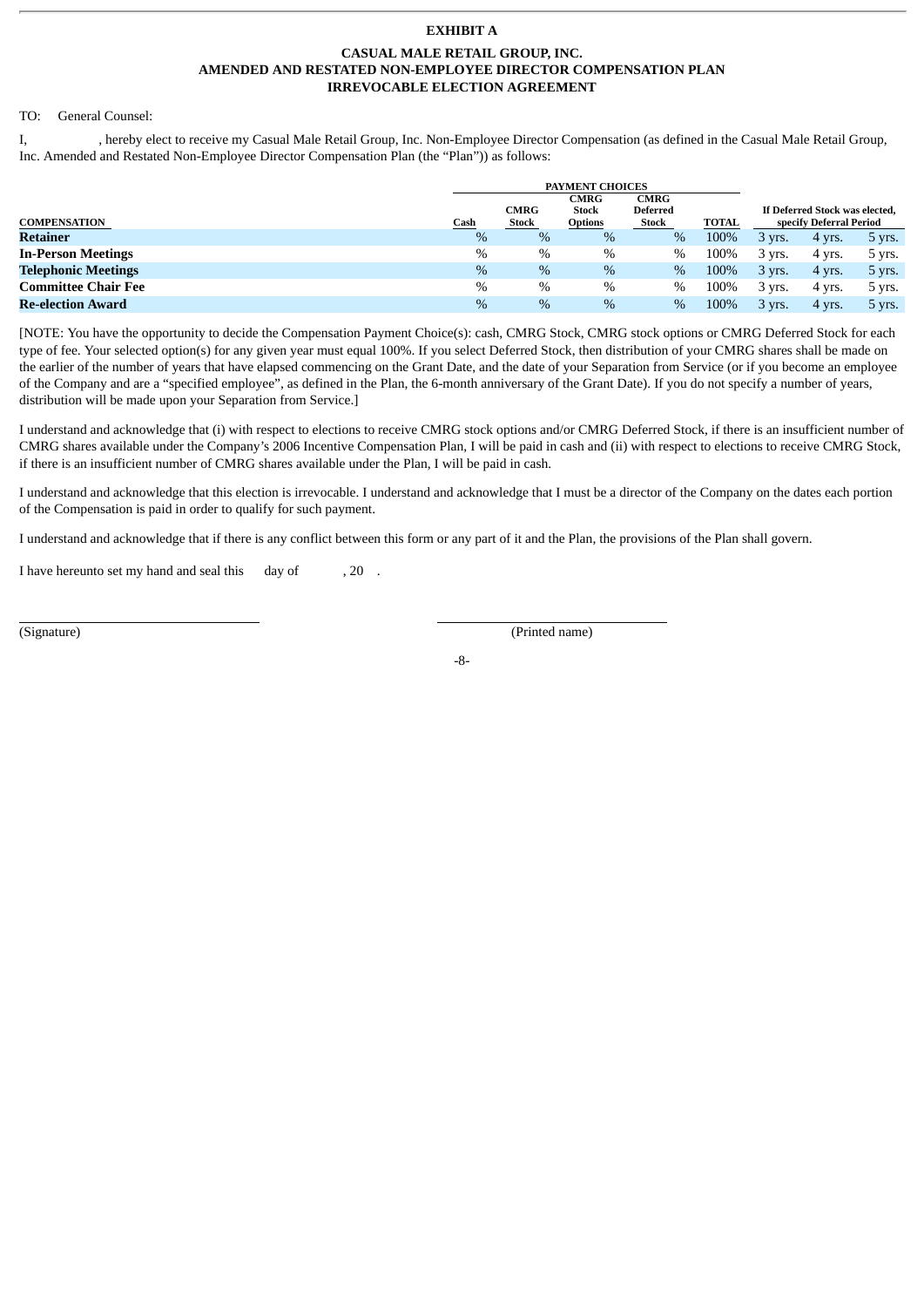November 22, 2010

Casual Male Retail Group, Inc. 555 Turnpike Street Canton, MA 02021

#### Re: **Shares to be Issued Under the Casual Male Retail Group, Inc. Amended and Restated Non-Employee Director Compensation Plan**

Ladies and Gentlemen:

We have assisted in the preparation of a Registration Statement on Form S-8 (the "Registration Statement") to be filed with the Securities and Exchange Commission (the "Commission") under the Securities Act of 1933, as amended (the "Securities Act"), relating to 500,000 shares (the "Shares") of common stock, \$0.01 par value per share (the "Common Stock"), of Casual Male Retail Group, Inc., a Delaware corporation (the "Company"), that may be issued under the Casual Male Retail Group, Inc. Amended and Restated Non-Employee Director Compensation Plan (the "Plan").

We have examined the Certificate of Incorporation and Bylaws of the Company, each as amended and restated to date, and originals, or copies certified to our satisfaction, of all pertinent records of the meetings of the directors and stockholders of the Company, the Registration Statement and such other documents relating to the Company as we have deemed material for the purposes of this opinion.

In our examination of the foregoing documents, we have assumed the genuineness of all signatures, the authenticity of all documents submitted to us as originals, the conformity to original documents of all documents submitted to us as certified, photostatic or other copies, the authenticity of the originals of any such documents and the legal competence of all signatories to such documents.

We assume that the appropriate action will be taken, prior to the offer and sale of the Shares in accordance with the Plan, to register and qualify the Shares for sale under all applicable state securities or "Blue Sky" laws.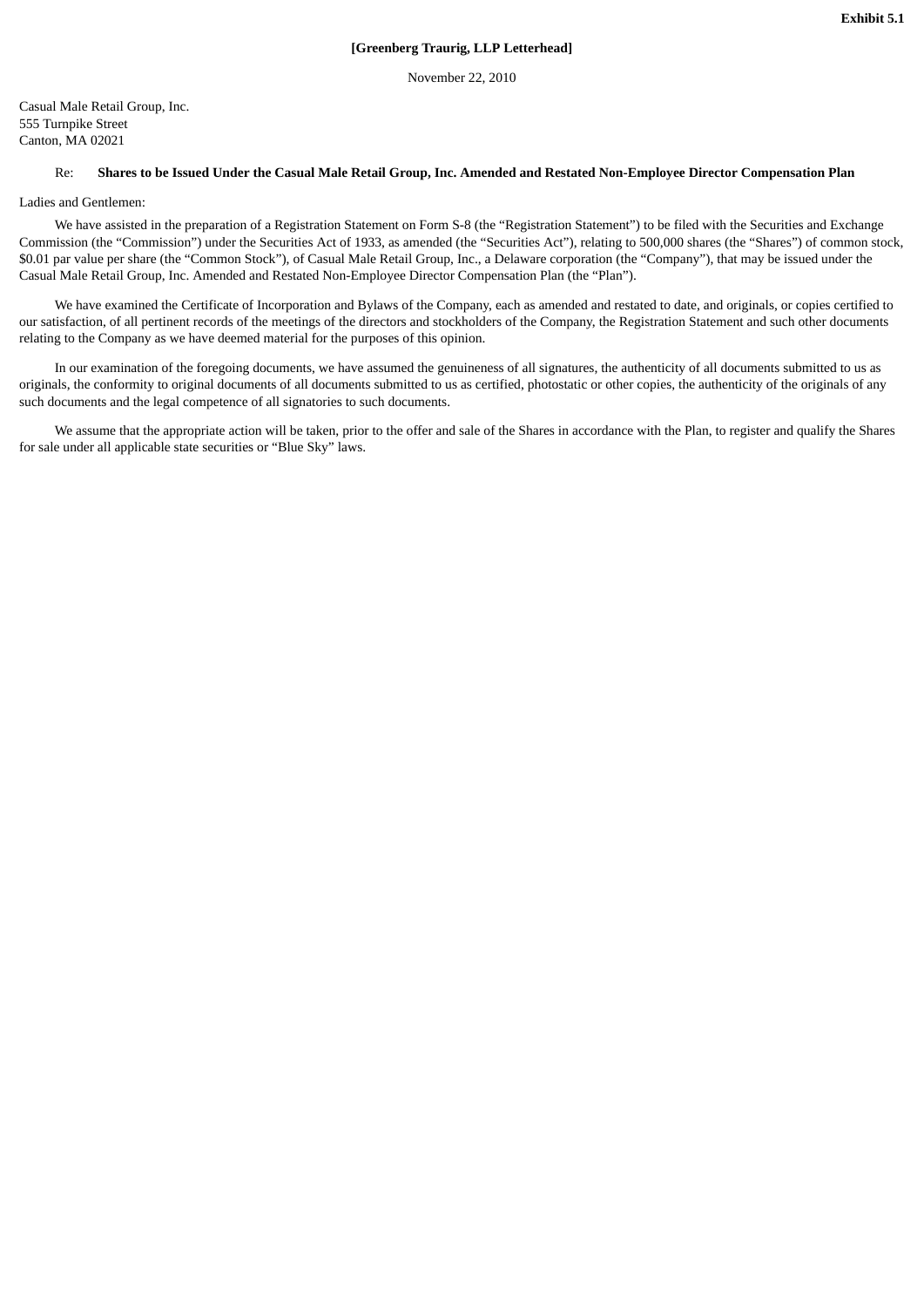Casual Male Retail Group, Inc. November 22, 2010 Page 2

We express no opinion herein as to the laws of any state or jurisdiction other than the state laws of The Commonwealth of Massachusetts, the General Corporation Law of the State of Delaware and the federal laws of the United States of America.

It is understood that this opinion is to be used only in connection with the offer and sale of the Shares while the Registration Statement is in effect.

Please note that we are opining only as to the matters expressly set forth herein, and no opinion should be inferred as to any other matters.

Based on the foregoing, we are of the opinion that the Shares have been duly authorized for issuance and, when the Shares are issued and paid for in accordance with the terms and conditions of the Plan, the Shares will be validly issued, fully paid and nonassessable.

We hereby consent to the filing of this opinion with the Commission in connection with the Registration Statement in accordance with the requirements of Item 601(b)(5) of Regulation S-K under the Securities Act. In giving such consent, we do not hereby admit that we are in the category of persons whose consent is required under Section 7 of the Securities Act or the rules and regulations of the Commission.

Very truly yours,

/s/ Greenberg Traurig, LLP Greenberg Traurig, LLP